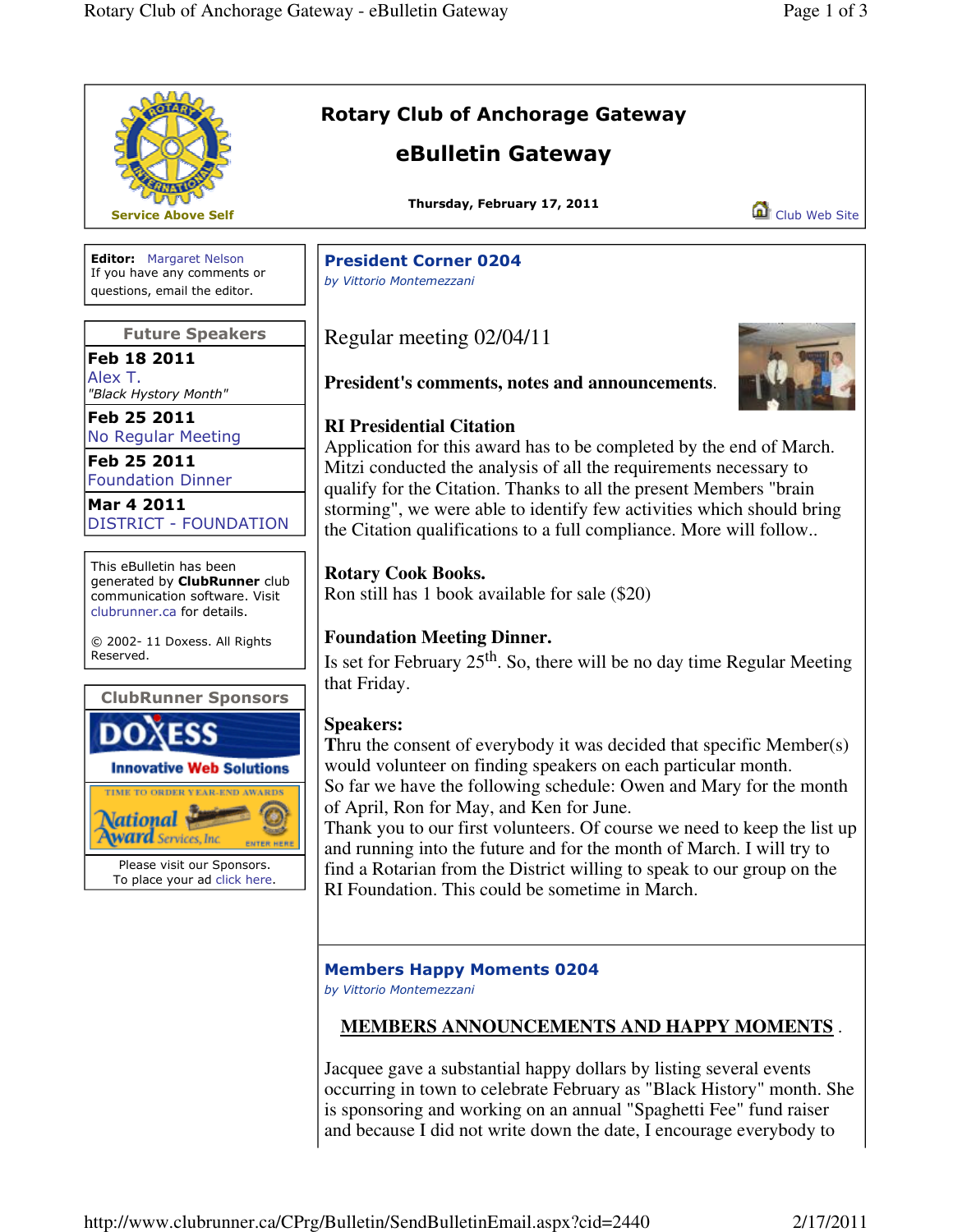ask for details and buy tickets from her.

Victor was happy because Loredana was finally back, which means the grandbaby is back to full health.

NO FINE BUTTON for February's bid winner, Mary B., gave the news of the new option of printing online coupons from the famous ValPak booklet.

Ron illustrated a fun "Eating Contest" happening at the Northway Mall on Saturday, Feb 5<sup>th</sup>.

Jay is working on a fund raiser event (Spaghetti feed) in association with the Knights of Columbus at St. Patrick church.

# **BEST WISHES TO OUR MEMBERS** :

# Birthday & Anniversary Report

Date Range : February 11 to Date Kange . February 11 to<br>February 17 February 17

## Birthdays

Member Name Birthday No member(s) have birthdays within this range.

## **Anniversaries**

No member(s) have anniversaries within this range.

Member Name Anniversary / Spouse Name

#### Club Anniversaries

Member Name **Induction Date / Number of Years** (Effective the day of induction this year) PARKER, LARRY February 12 2010 (1 years)

#### Rotary International Corner

by Vittorio Montemezzani

Historic Moments: The first four Rotarians

**By Susan Hanf Rotary International News - 10 February 2011** 

**O**n 23 February 1905, Paul P. Harris, Gustavus Loehr, Silvester Schiele, and Hiram E. Shorey gathered in Loehr's office for what would become known as the first Rotary club meeting.

**Harris's desire for camaraderie among business associates brought together these four men and eventually led to an international**